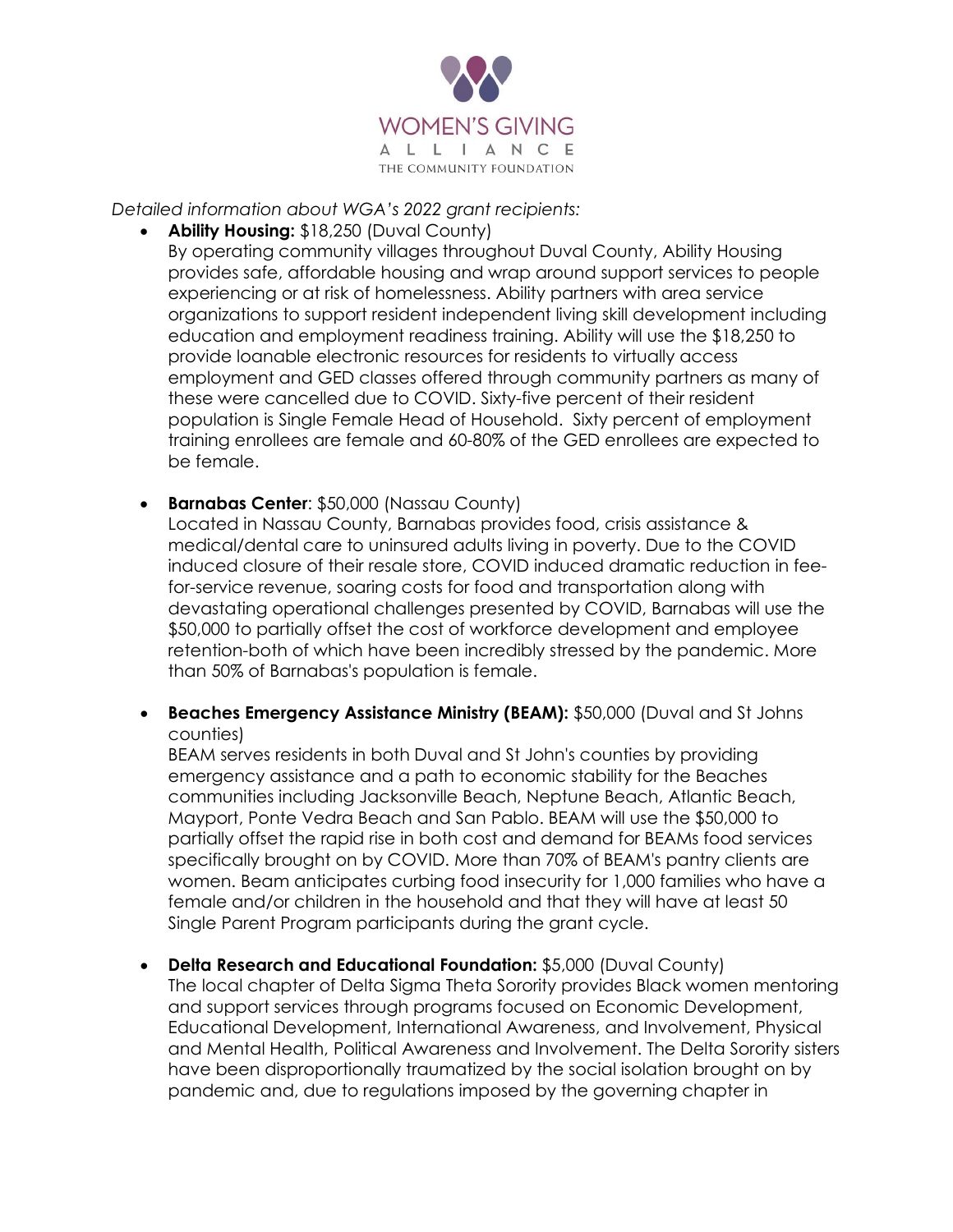

response to COVID, DELTA has only been able to provide their programs virtually. Delta will use the \$5,000 to leverage the learnings from virtual delivery and expand the program model from virtual to a hybrid of virtual and in-person thereby increasing the number of Black females served from 60 to 100. Programs will continue to focus on 1) knowledge/awareness of college 2) self-confidence to attend college and 3) understanding of the importance of fiscal responsibility and 4) enhancement of mental and physical health.

## • **Family Promise of Jacksonville:** \$50,000 (Duval County)

Since 2006 Family Promise of Jacksonville has been changing outcomes for lowincome mothers at risk of or experiencing homelessness. Leveraging partnerships with local congregations to provide temporary shelter and holistic, individualized case management, Family Promise supports mothers transition to affordable housing, with a goal of doing so within 90 days. The COVID induced increase in soft evictions heightened demand for client services. In addition, they have suffered staffing problems. Family Promise will use the \$50,000 to improve storage at the food pantry, increase funds available for client stabilization as well as monies for staff healthcare. FPoJ anticipates impacting at least 56 women directly and seventeen children of working single mothers.

## **First Coast No More Homeless Pets: \$38,400 (Duval County)**

Founded in 2002, First Coast No More Homeless Pets, offers affordable and accessible veterinary care that keeps dogs and cats in homes and out of shelters. FCNMHP also offers a unique VET Tech career development and training program that provides personal development and career readiness targeting atrisk, low-income young adults with the goals of self-sufficiency, employment, and advanced training. FCNMHP Veterinarians, Vet Techs and support staff were overwhelmed by the stress of the radically changed work environment due to mandated COVID protocols, the unique pressures of providing their services and, staff deaths and suicides. FCNMHP will use the \$38,400 to expand the successful and well received employee mental health counseling program implemented in response to the pandemic impacts. Eighty-six percent of FCNMHP employees are female.

## • **Girls Inc. of Jacksonville:** \$50,000 (Duval County)

Girls Incorporated of Jacksonville is an affiliate of a national organization founded in 1864 to provide life-changing tools, resources, and support to at-risk girls from low-income families. Focusing on the development of the whole girl, Girls Inc has a strong and successful history of encouraging girls to be healthy, educated, and independent. Due to COVID induced regulations that caused after school program cancellations, Girls Inc. pivoted to a reduced number of schools with a during school day program delivery model. Girls Inc will use the \$50,000 to recover a large share of its reach by adding school day programs in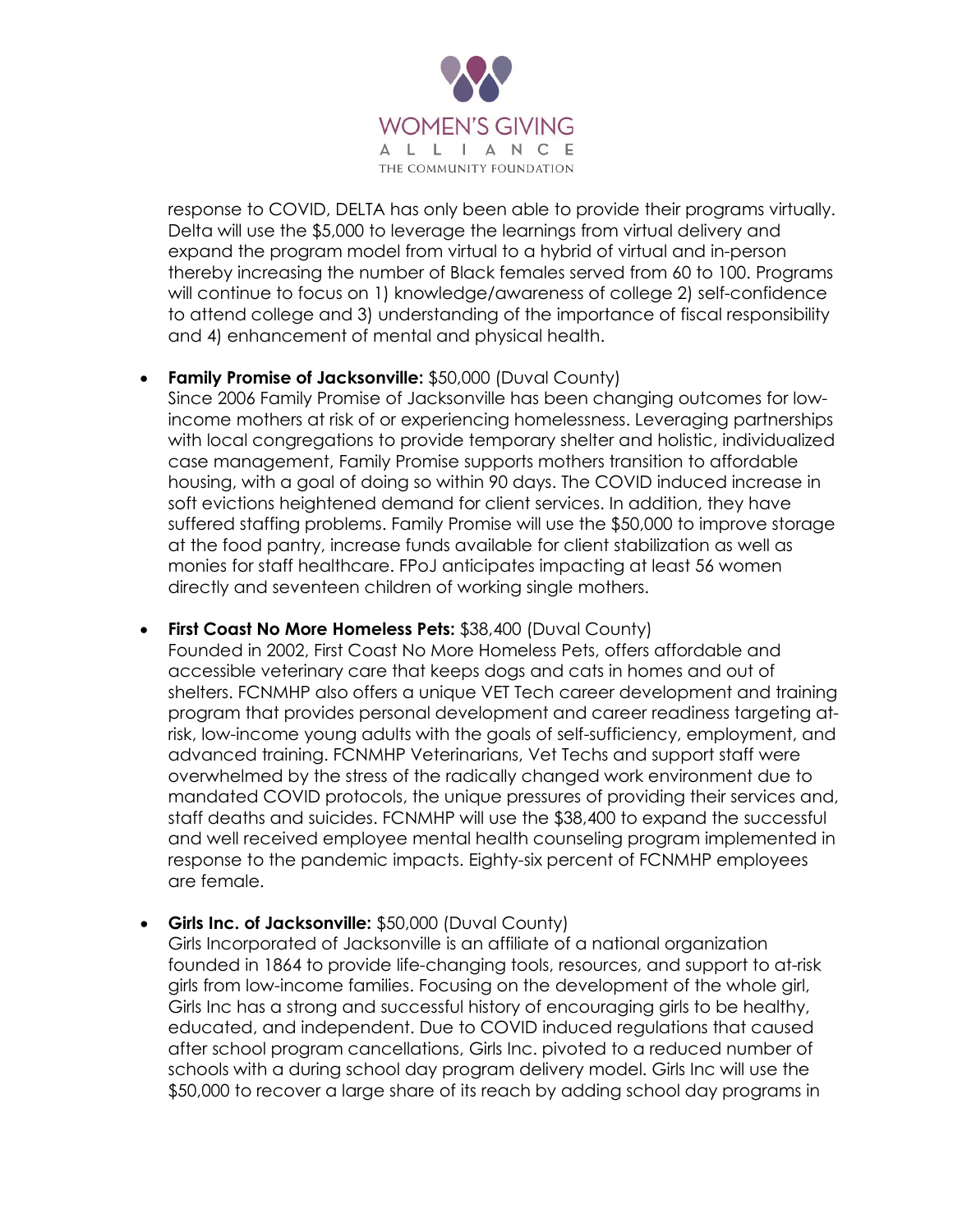

four additional schools in the Duval County area. The anticipate serving two hundred girls at each additional Duval School, in addition to the six hundred already being served.

• **Hubbard House:** \$50,000 (Duval County)

Hubbard House serves victims of domestic violence and their families by offering intervention and prevention programs that provide safety, empowerment, and social change. The priority programs are the emergency shelter, hotline, and Outreach Center. State regulations require provision of these services, among others, and state funding does not fully cover program delivery cost. Due to the COVID induced closure of the thrift shop, Hubbard House lost several months of much needed revenue. What's more, supply chain issues and inflationary pressures squeeze their ability to provide the required necessities to clients. Hubbard House is also struggling to attract and retain a manager for the store. Hubbard House will use the \$50,000 to support the recruitment and retention of key staff, increase customers and donations, and provide repairs for their building and their sole 19-year-old truck that collects high-value donations. Approx. 90% of the 5,000 individuals served by Hubbard House are female.

- **Jewish Family & Community Services:** \$50,000 (Duval County) Jewish Family & Community Services was founded in 1917 to strengthen the entire community by providing vulnerable families and individuals with holistic and accessible wrap around services. Due to the COVID induced 60% increase in request for services, JFS will use the \$50,000 to help clients with past-due notices, long-term self-neglect, and declining mental health. Funds will also be used for staff training in specialized trauma interventions, PTSD, Survivor mental health and long-term recovery/resilience strategies for clients and staff.
- **Lutheran Social Services of Northeast Florida, Inc.:** \$50,000 (Duval County) Lutheran Social Services has served and cared for people in need in Northeast Florida since 1979, starting with addressing hunger and expanding services from there. The pandemic increased the need for emergency food assistance, which has continued due to the rising food prices and other demands on funds, like the end of the eviction moratorium. While the need for food increased, donations of food decreased along with volunteers to help distribute the food. Lutheran Social Services will use the \$50,000 to purchase food for 4,322 households, 60% of which are female headed, so their clients can use any available funds to stabilize other aspects of their lives.
- **MaliVai Washington Kids Foundation:** \$32,700 (Duval County) The MaliVai Washington Kids Foundation develops champions in classrooms, on tennis courts and throughout the community affecting over 200 K-12th grade students in Duval County. The pandemic forced their aftercare program facilities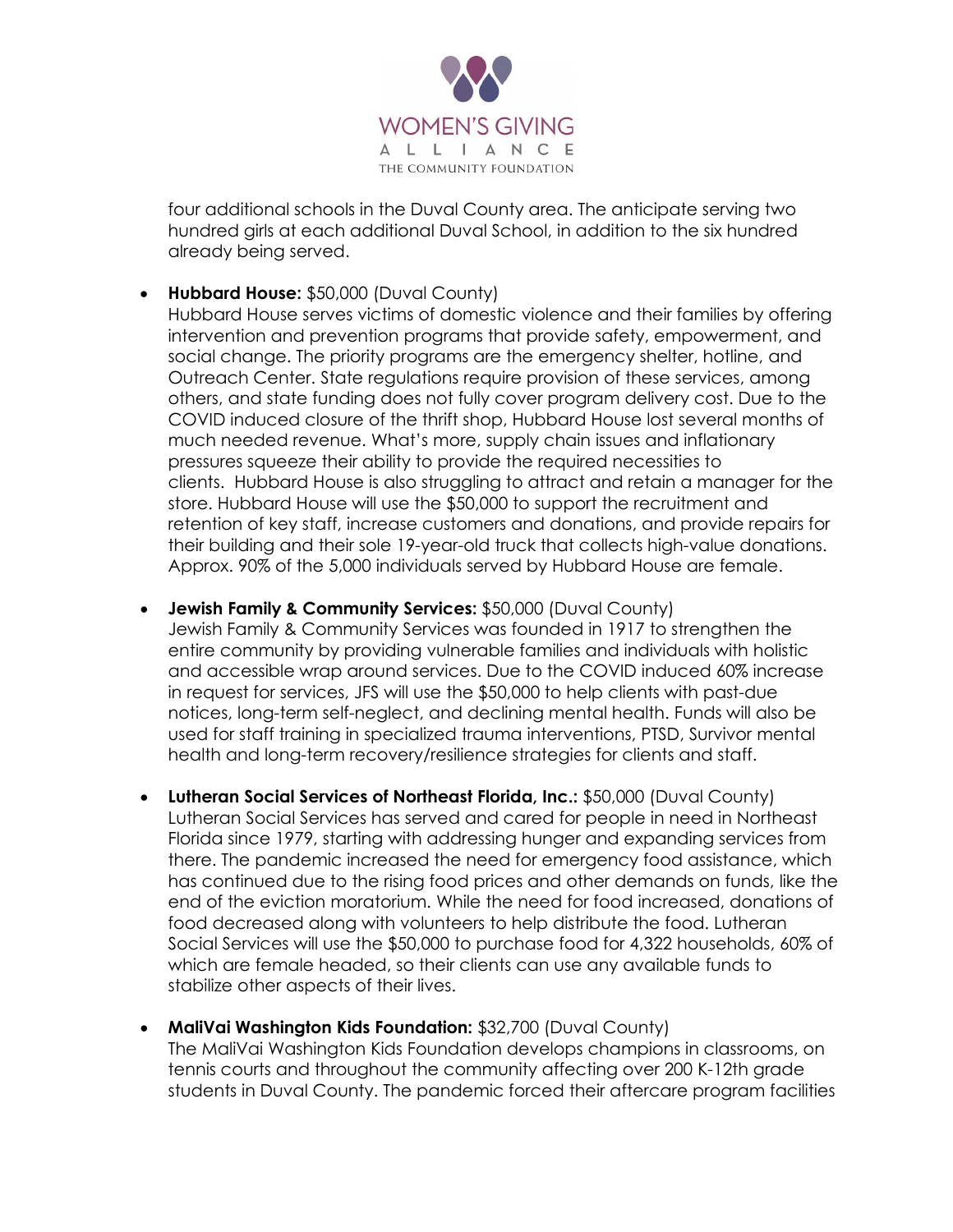

to increase cleaning/sanitizing and upgrade technology. This \$32,700 grant will support the cost of added cleaning/sanitizing staff and upgrade their technology capabilities. Sixty percent of the students participating in the aftercare program are girls.

• **Micah's Place:** \$9,300 (Nassau County)

The only certified domestic violence center serving Nassau County, Micah's Place seeks to empower survivors of domestic violence and their children at any stage of their journey. Micah's Place will use the \$9,300 to upgrade the computers and Wi-Fi, at the center. They have been struggling to meet the needs of survivors who have needed virtual options for support groups, court hearings, and even Doctor's appointments. It will also allow the staff to include virtual tools to support survivors remotely and allow for outdoor meetings. Micah's Place clients are almost exclusively females, including female heads of households and their children.

**Northeast Florida Women Veterans: \$50,000 (Duval County)** 

The mission of Northeast Florida Women Veterans is to provide women veterans with skills sets that will lead to self-sufficiency. The veterans receive financial assistance, case management, emergency and transitional housing and skillbased workshops. During the pandemic, the need for financial assistance and food doubled. This \$50,000 grant will support the hiring of a part-time case manager to help offset the increased workload due to the pandemic, support utilities and insurance at Lighthouse, the temporary housing facility, and fund Operation HandUP, providing financial assistance to women veterans. Between 65-70 women and their families will be impacted by this grant.

• **Quigley House**: \$50,000 (Clay County)

As the only domestic violence shelter in Clay County, Quigley House educates, equips, and empowers survivors of domestic violence and sexual assault. The pandemic affected donations of food, clothing and personal hygiene items for clients and the hiring and retention of staff. The \$50,000 in WGA funding will be utilized for health and wellness for both clients and for staff of the Quigley House in the form of food, hygiene items and child-care for clients and a healthcare initiative for employees. This initiative will increase retention of current employees by providing them with counseling, healthcare costs and self-care needs. Eighty percent of the survivors and 96% of staff at Quigley house are women.

• **Rebuilding Ex-offenders Successfully Through Opportunities Rehabilitation and Education (R.E.S.T.O.R.E.)** \$50,000 (Duval County) R.E.S.T.O.R.E.'s mission is to reduce the rate of recidivism by providing support services to female ex-offenders to make their transition back into mainstream society a success. They provide transitional housing, counseling, education, and